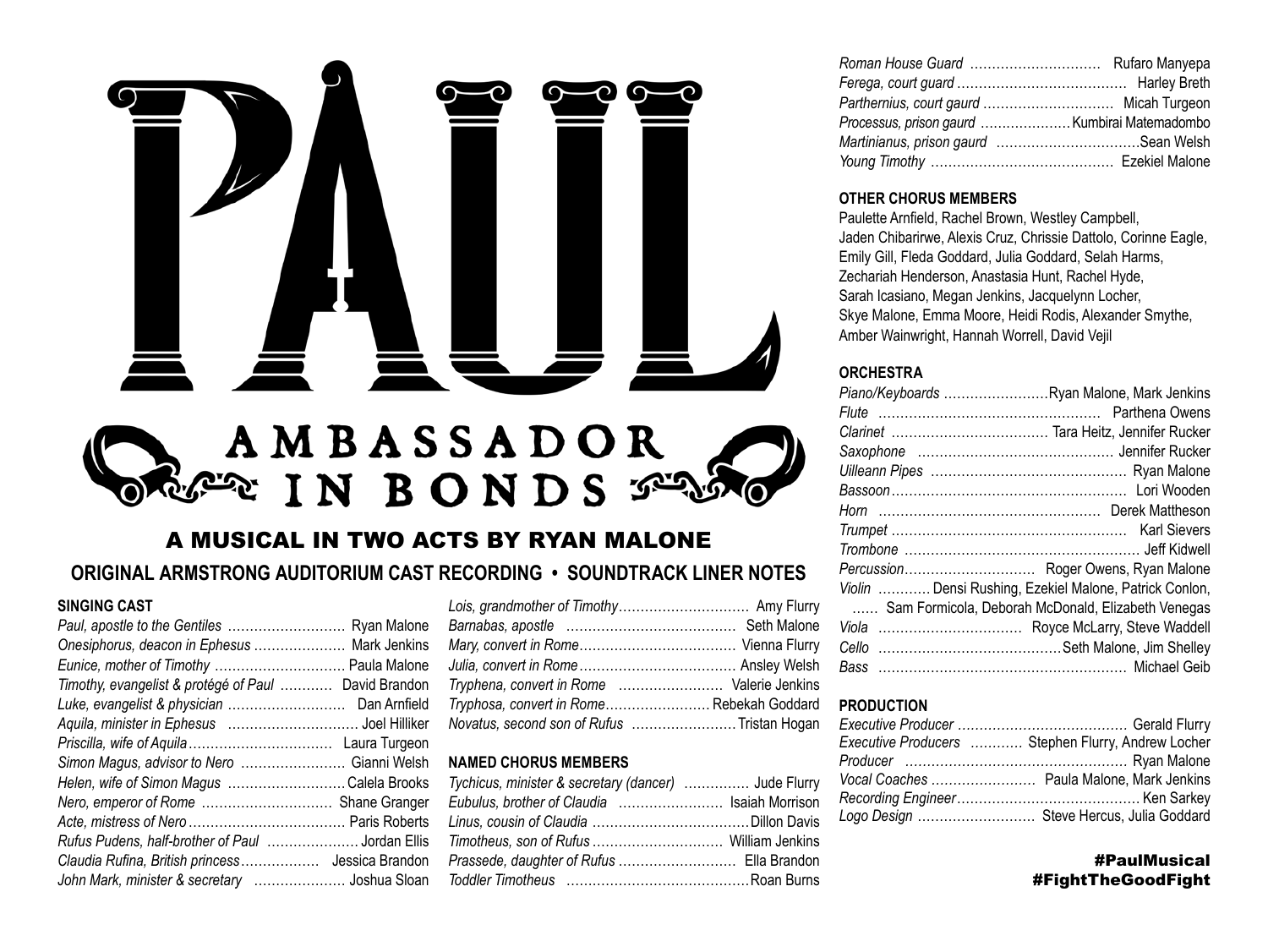# LIBRETTO

# **PROLOGUE OVERTURE — DANCE OF THE FLAMES**

*(A.D. 64)*

#### **Introductions: Dangerous Times** *(A.D. 67)*

GREEK CHORUS: These are dangerous times.

His name is Nero. ACTE: And he welcomes your applause! CHORUS: Rome's emperor … NERO: and hero! ACTE: He is equal with the gods! NERO: I am equal with the gods!

#### ACTE:

When Rome was destroyed by a fire, He led a great restoration; Though critics began to inquire— Questioning his motivation.

#### NERO:

HELEN: Though similar to Jews, They're identified as "Christian." And the fire left many clues, That suggested their sedition.

My mistress says gossip has grown, Spreading through Rome like a flame, Rumors are rather well-known, Claiming that I was to blame!

NERO, ACTE, CHORUS: These are dangerous times. Could more perilous times await? NERO/ACTE: No exemptions for heads of state! NERO: Whether home or abroad, I must be on my guard; ALL: These are ominous signs Of these dangerous times.

NERO: This is Simon the magician, For my spiritual improvement. SIMON MAGUS: And I helped him shift suspicion To a new religious movement.

MAGUS: Our crusade against their treason, Was quite the strong campaign, But still within this region One leader still remains.

MAGUS, HELEN, CHORUS: These are dangerous times, With more perilous times ahead. MAGUS/HELEN: If dissent is allowed to spread! MAGUS: How a poisonous creed, Still continues to breed; ALL: These are ominous signs, Of these dangerous times.

> We have weathered many shipwrecks. But the harshest crash of all Is deception at its apex, And a spiritual withdrawal; Many turn away, and many fall!

ONESIPHORUS: My fellow saints in Ephesus, They are pillars of the Church. TIMOTHY: And our deacon Onesiphorus, How faithfully he serves! EUNICE: My son Timothy, our evangelist, Our confidence upholds. TIMOTHY: Though facing more antagonists, EPHESUS BRETHREN: Our faith can grow bold.

RUFUS PUDENS: Persecution raged the hottest In Rome, where we reside. MARY: And here among the Godless Our loyalty is tried.

CLAUDIA: My homeland has been smitten, Which Nero the Lion subdued, What lies ahead for Britain? How can we not conclude … These are dangerous times,

RUFUS, CLAUDIA, MARY, EPHESIANS: And more perilous times await. These are dangerous times. RUFUS: Can apostasy be restrained?

MARY: So we watch and we pray For the soon-coming day; RUFUS, CLAUDIA, EPHESIANS: Be aware of these signs To endure through these times.

## MARY:

How so many have forgotten What our apostle Paul has preached; Though through him they were begotten In the truth they now should teach.

PAUL: But a faithful flock is scattered, Who holds fast what is true; And faithful to his master Is the beloved doctor Luke.

## LUKE:

When you're troubled by chatter, Rumors flying around, How you handle this matter— To calm the clatter down: Rumors need better rumors, Fighting fire with fire! Sell what fills the consumer's desire! When dark perceptions must be revised, You need a stylishly bright disquise. Through the storm, You transform to an angel of light!

PAUL, LUKE, CHORUS: These are dangerous times, With more perilous times ahead. PAUL/LUKE: How so many have been misled! PAUL: The delusion is strong, Blurring righteous from wrong. ALL: These are ominous signs, Of more perilous times.

COMPANY: These are perilous, ominous— There will be drama Less common than records define— These are stranger, yes, dangerous times!

#### **ACT ONE Head ofthe Sna k e**

NERO: These are dangerous times, In Judaea is more unrest.

They just want to be dazzled: Give the people a show; See how far some pizzazz will go!

ACTE/HELEN: These are dangerous times, NERO: This uprising must be suppressed! I've quelled Parthians, British, Germanics and critics; But these are new crimes For these dangerous times.

### MAGUS:

Remember who ignited your anxieties of late; The embers of our temples attest unto their hate. You've already extinguished all conspiracies and coups; Stay locked upon the target; let Vespasian handle the Jews. Snuffing out the Christians is your next best move.

Where two or three are gathered. If to God they are affixed, Where those two or three are gathered. Our Lord is in their midst.

Every movement behaves like a creature, Where each feature fulfills its own role; If you want to be rid of its peril, You get rid of the source of control.

> Where two or three are gathered. If to God they are affixed, Where those two or three are gathered, Our Lord is in their midst.

If this Paul is the head of the body, Then he holds all its members intact; So the stroke of the sword is quite simple: All of nature embodies this fact:

> My mother and I give thanks to our hosts: Aquila, the man of the house, Conveying the quality Of true hospitality, Along with Priscilla, his spouse.

Here's the tactic Your Highness should take; You must cut off the head of the snake.

ACTE: His offense is a grievous infraction: His allegiance to some other crown!

HELEN: Here he publicly hails some new kingdom.

ACTE, HELEN, MAGUS: This conspirator must be brought down!

NERO: Would exile or chains be sufficient? MAGUS: Execution must be the result! NERO: This requires judicial proceedings. MAGUS: But the case will be open and shut!

Your position is clearly at stake. You must cut off the head of the snake.

ACTE, HELEN: It is all for the monarchy's sake! SIMON: Understand this and make no mistake! ALL: We must cut off the head of the snake!

> $All:$ Where two or three are gathered. If to God they are affixed,

## **Angel of Light**

NERO: But soon I must travel to Greece. MAGUS: You can leave this "apostle" to me. ACTE: Yet another huge problem Continues to blossom: It's a matter of publicity.

### HELEN:

Acte's right. On that day you were born, At the glimmer of morn, You were touched by the rays of the sun. Then some seventeen years later, Like some famed gladiator, The heart of your kingdom you'd won.

## ACTE:

Helen's right. But opinions have changed Through the years of your reign And were scorched in the wake of the Fire. But just as you rebuilt. So impressions can tilt, And your public support can rise higher.

#### MAGUS:

Be not overwhelmed, As you travel the realm; Discontent is not something to fear; With my help you can master, Any public relations disaster, And all discord will soon disappear!

When well-known facts are not on your side. And there's a charge that is hard to hide; Then cast a glare with your flair, As an angel of light.

The talking points and the topics Come after what they can see; So optimizing the optics is the key.

How any narrative can be quashed, Just cast a spell with a swell panache; You can distract them from facts like wrong or right, If you are an angel of light.

Keep in mind that the masses Want to be entertained: What delights all the classes overpasses blame.

So there are truths that will not survive, But you've brought glee into people's lives; What's the harm in some charm From an angel of light?

And when they witness your redesign, With your remarkable sparkling shine, Why, then the crowd will be wowed By this angel of light!

Go find the heart of the action, And plant yourself centerstage; Become the greatest attraction of the age!

Now if your subjects can be bewitched, Then your regime soon will seem enriched; Observe my counsel, and how your fame takes flight; Just show them an angel of light!

#### **Assem bling** *(A.D. 68)*

PAUL: How so many have forgotten The gospel I have preached; Though through me they were begotten In the truth they now should teach. But a faithful flock is scattered, Who holds fast what is true; Their will has not been shattered—

How stands this faithful few!

#### TIMOTHY:

Let us hold fast our profession, In hope remain unswayed; Evoke renewed affection, With phrases that persuade.

Not forsaking our assembly While others let this die; But doing so especially, As that day is drawing nigh!

I raise my glass to these helpers in Christ: No matter the places they've dwelled, They've hosted the saints Without any constraints, Our fellowship they have excelled.

When I read the words Our apostle has penned About what a bishop should be— PAUL: Vigilant, blameless, Apt to teach, yet modest— TIMOTHY: Aquila, it's your face I see.

TIMOTHY, EUNICE, ONESIPHORUS, PRISCILLA: We raise the glass unto the just elder! Impart double honor!

#### AQUILA:

I raise my chalice to Priscilla my wife, Who is half my success, as you know! Great wealth she has gathered, But she's used it rather That true riches may be bestowed!

#### TIMOTHY, EUNICE, ONESIPHORUS, AQUILA: We raise the chalice to those who invest In a heavenly palace—O how they are blessed!

#### EUNICE/PRISCILLA:

We raise the cup to one we know well, EUNICE: Who has ministered much for our care, PRISCILLA: Showing great dedication In this congregation, EUNICE: Of his fervor we all are aware!

TIMOTHY: Yes, when I read the words Our apostle has penned About what a deacon should be— PAUL: No drunkard or glutton; But respected, and loving— TIMOTHY: Onesiphorus is whom I see.

Paul our apostle advised, for my health, To drink of the fruit of the vine, And for this occasion, If in moderation, It blends with God's gracious design!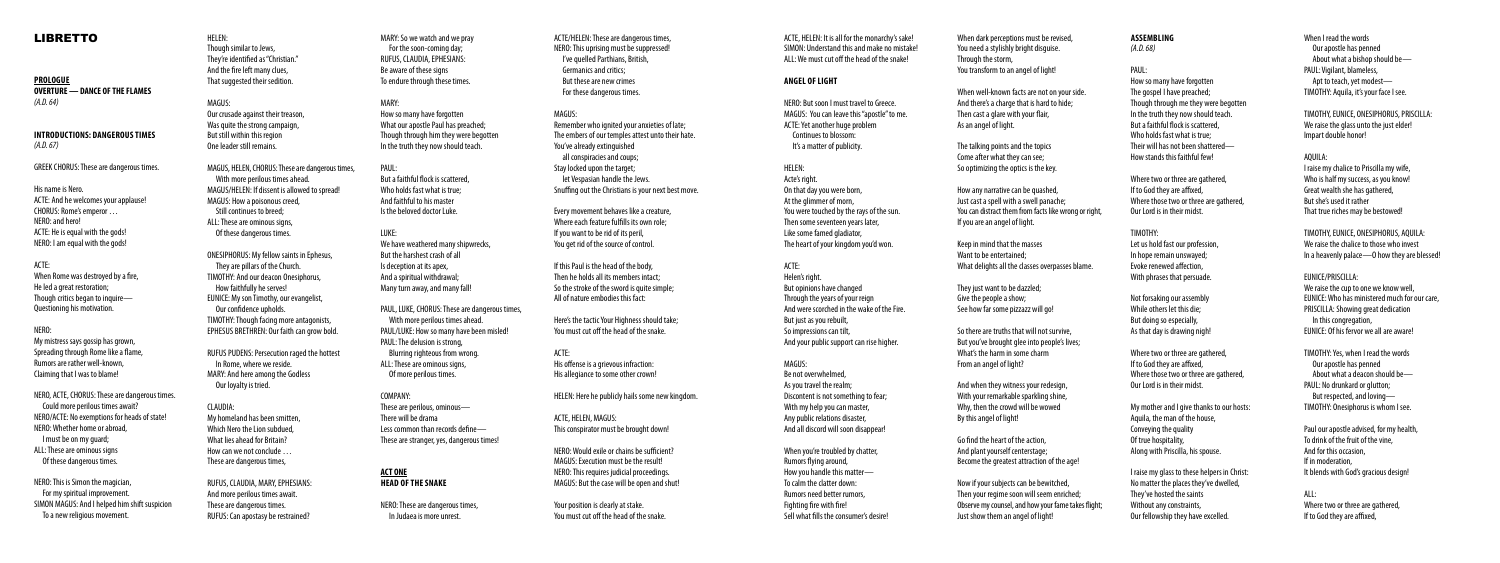Where those two or three are gathered, Our Lord is in their midst.

#### **Adventures**

#### ONESIPHORUS:

We should also acknowledge our evangelist here, An example, despite his young age, In conduct and charity, In faith and in purity, A workman worthy of his wage.

And Eunice, his mother, A lady renown, Whose husband was never converted; So she was the one, Who instructed her son: What faith she exerted!

Like Timothy, I give thanks to our hosts: For soon I must travel abroad, It would help me prepare, If you both could share Your many adventures with God.

AQUILA: Where does your business take you? ON: Italy … Rome, to be precise. AQUILA: Now that awakens memories. PRISCILLA: (We made our home their twice.)

AQUILA: Some twenty years and one caesar ago Yes, Rome was where we had dwelled, PRISCILLA: When there at that time, new evil arose, BOTH: And from Rome, all the Jews were expelled. PRISCILLA: Like the tents we made, we uprooted and moved To the hub of our lucrative trade; AQUILA: In Corinth, prosperity quickly improved BOTH: When we gave God's apostle our aid.

We found that in this new life we would enter: The way of God is always an adventure!

AQUILA: How many there to God's way would convert,

And the miracles this would entail! PRISCILLA: And after a year and a half of this work, BOTH: Unto Syria Paul then set sail. PRISCILLA: He let us join, but then altered the plan, So in Ephesus we stopped and remained; AQUILA: We here met Apollos, that eloquent man; BOTH: We ensured in God's way he was trained.

We told him, as we both became his mentors: The way of God is always an adventure!

> Stir those embers Stoke that fire! Fan the flames that inspire. Be filled with the gift of Father above; Be filled with His power; Be filled with His love.

AQUILA: We returned to Rome under Nero's regime, Where our work could have greater effect; PRISCILLA: We offered our lives to the martyr's extreme, BOTH: And were happy to risk our own necks. PRISCILLA: We soon left Rome not long after it burned; Its aftermath cut our work short. AQUILA: So here back to Ephesus we have returned, BOTH: Giving Timothy our full support.

If to this Higher Power we surrender, Then we shall sail the gales that guide to splendor. For the way of God is always an adventure!

#### **First Love**

PRISCILLA: It is an adventure but a sacrifice. AQUILA: We must guard against the lethargy that lurks. PRISCILLA: But one thing we have learned, When you love the one you work with, BOTH: You love the work.

ONESIPHORUS: You are faithful to each other And loyal to the faith. AQUILA: Yet the key to both commitments Is one and the same.

We also toil and train Through the sweat and through the pain, Content to leave all other quests behind. We too push for perfection, Bring our bodies in subjection, And diligently discipline the mind.

How often are the days When our strength is on display:

How so many have forsaken The fervor that once flamed, With these words it could awaken, What the pen of Paul proclaimed: Grow not weary in well doing; In due season we shall reap; Do not faint in all your sowing;

In your mind the vision keep.

Never forget your first love; Never let it wax cold; Fver growing, Ever growing stronger, Ever growing as we grow old.

We recall when first enlightened, What afflictions we'd endure; Now this passion should be heightened, This devotion should mature. What this era should be earning, Overflowing in its wealth; We must keep the candle burning, That was sparked by Christ Himself!

 $A$  $T$ F $\cdot$ As this drama will unfold, Your attention he will hold, Like the lead in any story of the stage. And to help explain it for us, Every plot needs a Greek chorus, To tell us how our star is all the rage.

Never forget that first love Never let it wax cold, But infinitely increase, And multiply beyond measure; Ever growing stronger as we grow old.

### **The Olympian Saint**

ONESIPHORUS: Those years you spent in Corinth, Your work of making tents, I'd gather that you witnessed Those epic sporting events?

PRISCILLA: Yes, it's like religion To each and every Greek. AQUILA: The games held at Olympia Are the pinnacle and peak.

ONESIPHORUS: So last year, when Nero went there,

And rearranged the games, To coincide with his visit, This garnered great disdain; The Greeks … they saw it as profane.

TIMOTHY: What happened there a year ago, As we consider these reports, Though sport is not our religion, Our religion shares comparisons with sports.

An athlete toils and trains Through the sweat and through the pain, Content to leave all other quests behind. He pushes for perfection, Brings his body in subjection, And diligently disciplines the mind.

At last arrives the day When his strength is on display: Opponents test the thickness of his skin. He strives to be effective, But he knows the real objective: To conquer the antagonist within!

When jailed in Rome before For two years all that lay in store Was waiting for indictments to be purged. His accusers never appeared, But neither was his record cleared, Now charges of sedition reemerge.

With exhaustive exercise, With the mark before his eyes, He will press toward the prize.

When triumph is achieved, Clouds of witnesses perceive As on his head the hero's prize is placed They don him with a wreath, Though it's just a fading leaf, The accolades can never be erased.

Opponents test the thickness of our skin. We strive to be effective. But we know the real objective: To conquer the antagonist within!

When triumph is achieved Clouds of witnesses perceive The lasting crown our Savior will provide Is not a waning wreath, Nor a fading olive leaf, But treasure which eternally abides!

We know this match is real: We don't box against thin air, We don't wrestle flesh and blood, But we know our foes are there.

But those who push with patience to the end.

And our race is not won By the fastest feet to run This course cannot be lost, If the finish line is crossed; So run! And that crown we'll apprehend!

With our senses exercised, And the mark before our eyes, We will press toward the prize. We do not run in vain, Rather that we may obtain The treasure which eternally abides!

**DANCE OF THE ATHLETES** *(flashback)*

## **The Olympian Lyre**

GREEK CHORUS: His name is Nero— ACTE: And he welcomes your applause— NERO: Your emperor and hero! CHORUS: He is equal with the gods!

NERO: My subjects here in Greece,

Your Caesar comes in peace, To bring you lives of ease and relaxation; Fear not the autocratic, My flare for the dramatic Has freed you from the burden of taxation.

CHORUS: (Just beware, among the Greek, Our commentary might be tongue-in-cheek.)

CHORUS: Have you heard such a lyre? On such a major scale? Look how he pulls the strings! His act we admire, His craft will never fail. No mortal could orchestrate such things. And so we must inquire: Has such a mortal ever played the lyre?

NERO: Apollo gave his favor,

Upon this monarch's birth. The Fates observed his blessing: A golden age on Earth. Three sisters on the spindle, The threads of life they weave; They draw out gilded fibers, And long life I receive!

CHORUS: Have you heard such a lyre? What shrewdness has been honed, See how he plucks away, This commenting choir Gives atmosphere and tone, Exposing the tenor of the day.

His song demands a chorus, Oh, how can we refrain? His skills are clearly sharp, Oh, hear the royal strain!

NERO:

Apollo comes with singing, Encouraging the Fates; Their hands spin ever faster; His music resonates. His prophecy is uttered: "O Fates of men, be poised! Let Nero be my equal, In song and hallowed voice!"

CHORUS:

Have you heard such a lyre? Give such a poignant pitch, Ranging from sea to sea? His air won't expire! The overtones are rich, We're wondering: What is the key?

He demands every possible prize, Brings new meaning to the word "vocalize"; No one else is in the running, For such captivating cunning, This chorus must inquire: Have you ever heard such a lyre?

NERO:

Like a chariot out of the gate, Each morning the sun is renewed. Like Lucifer chasing the stars, Like Aurora's awakening hue.

## CHORUS:

He will cadence with a bang, So note the noble twang! He says no tune goes higher, What a brilliant, eloquent, eminent, resonant lyre!

## NERO:

Lest my empire succumb to the flames, My dazzling brilliance must be restrained.

### **DANCE OF THE CROWNS**

## **Letter From Luke**

*(present day)*

## AQUILA:

A letter has arrived, With troubling news described, Reports of harm God's servant now sustains. Our apostle has been thrown In some dungeon there in Rome. So writes his helper Luke about these chains:

## LUKE:

The contrast is quite stark— These new conditions far more dark— A place where flames of fellowship have fled. Now treated as a traitor, Some hostile agitator, A deadly sentence lingers overhead.

## ONESIPHORUS:

I'm already bound for Rome, Where God's man is being held; To visit him in his distress, My spirit is compelled. But this particular decision— To strengthen one forlorn— Would draw danger and derision, Uncertainty and scorn.

## **The Road**

EUNICE: Are you shaken by these tidings? TIMOTHY: Persecution, we expect; But this … this changes everything.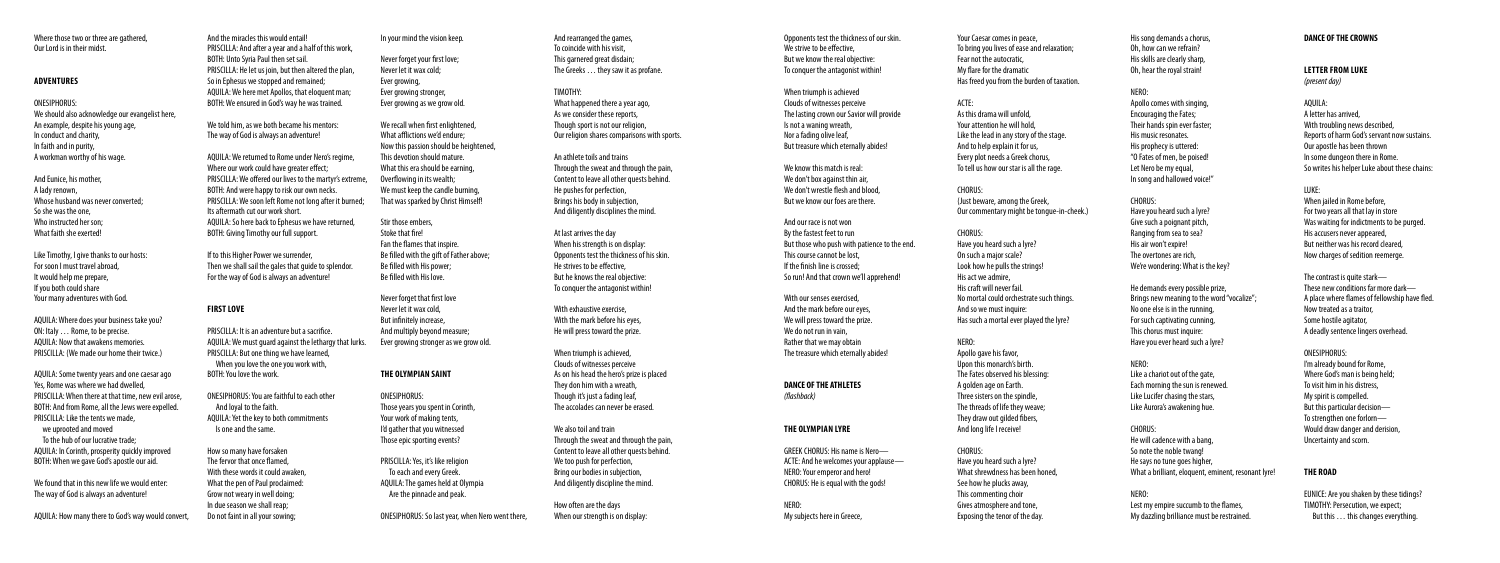EUNICE: And you ask what happens next? TIMOTHY: Well, we had it all planned perfectly; EUNICE: But God directs it all; Just remember what once happened To a Pharisee once named Saul.

He began with aspirations, With a zeal none could outshine; But before his destination, Something thwarted his designs. So renowned was his conversion, When a new ambition flowed: It began on this excursion, On an unexpected road.

On the road to Damascus Where his grandest plans took flight, On this road to Damascus, He was struck down by the light; So convinced he was right, So convicted of his mission, It took losing his sight, To truly see the vision Of where his journey would go; And it started on an unlikely road, On the road to Damascus.

When we bring this to remembrance, His adventure should recall The remarkable resemblance Of what happens to us all; Now we understand our calling, What the Lord above has done; As we find one voyage stalling, Then another has begun.

On the road to Damascus, Where our grandest plans take flight, On this road to Damascus, We are struck down by the light; So convinced we are right, So convicted of our mission, It takes losing our sight, To truly see the vision Of where our journey should go,

Often starting on an unlikely road.

Just when we think we hold the reins, That our grip on life is certain. We find our plans are vain. That we're the beast of burden. We can carve our own course. Which vields its violent prod. Or defer to destiny's force, And yield unto our God!

> God's man cannot be diminished, If his work is not yet finished; Though struck by many pressures and concerns. They come with the territory, But I count them all as glory; So right back to this city I return!

Claiming victory in surrender, Taking pleasure in defeat, Our own flames reduced to embers, We are fervent with new heat; And the road that we must follow, This new path that we now face, Though it's called the strait and narrow, We will run it like a race!

(with AQUILA, PRISCILLA, ONESIPHORUS): On the road to Damascus, Here the grandest plans take flight, On this road to Damascus, We are lifted by the light; (with TIMOTHY): Now we know we are right, Not by physical ambition But with spiritual sight, We truly see the vision of where our journey will go. AQUILA, PRISCILLA, ONESIPHORUS: We go though we started on this road.

PAUL: But not devoid! DISCIPLES: Persecuted sore! PAUL: But not forsaken! DISCIPLES: Oppressed! PAUL: Yes, but not destroyed!

EUNICE: So abandon ev'ry load, For the prize to be bestowed At (ALL:) the end of the road!

#### **Through Much Tribulation**

ONESIPHORUS: When did you first meet God's apostle? EUNICE: When he and Barnabas brought the gospel to Lystra— ON: Is that where your family dwelled? EUNICE: Yes. And my son was just a youth When Mother and I heard God's truth.

TIMOTHY: What miracles and wonders we beheld.

EUNICE: But rivals soon would come From Antioch and Iconium— TIMOTHY: A nearby city from which both men had fled. EUNICE: And since Paul was the spokesman, The adversaries stoned him! TIMOTHY: They dragged him out and left this man for dead.

## *(flashback)*

BARNABAS: The Lord will take away, and so shall He give. How precious in His sight, the death of a saint. LOIS: If we have died with Him, with Him we shall live; DISCIPLES: If we endure with Him, with Him we shall reign!

> When brothers suffer ridicule Our reflex to retreat Must yield to godly confidence, And join in their defeat. My Lord is not ashamed to call me brother, To bless my name in melodies of praise! So why should I feel shame toward another,

#### PAUL:

While this might make some timid, My faith becomes more rigid; For death is just a temporary sleep. In fact, everyday I perish, So one day I will cherish The recompense this confidence shall reap!

Through much tribulation we enter the kingdom. Through many afflictions we achieve the prize. The adversity we suffer Will only make us tougher; Abased for just a moment, we shall rise!

ON: There is no shame! Just great acclaim! Any shame with Christ we share Truly cannot be compared To the majesty we soon shall realize! OTHERS: See the majesty we share! ALL: Though abased for just a moment we shall rise.

I will magnify the Lord in life or death! To live is Christ, and to die is gain. If we have died with Him, with Him we shall live; If we endure with Him, with Him we shall reign!

ALL: Fiery trials light the crown before our eyes And the majesty we soon shall realize ONESIPHORUS: If abased for just a moment,  $All·$  We shall rise!

BARNABAS: We are pressured from all sides! PAUL: Yet not distressed! LOIS: Perplexed on points of faith!

ALL: Through much tribulation we enter the kingdom. Through many afflictions we achieve the prize. PAUL: All the grief with Christ we share Truly cannot be compared To the majesty we soon shall realize!

Our momentary woes Are light upon the scale, When weighed against our infinite rewards! Our momentary foes, Unable to prevail, Can never shut divinely opened doors!

LOIS: But if we are bound for God? PAUL: Then we are bound for greatness! LOIS: And if we suffer loss? PAUL: Then we gain even more! EUNICE: If cast down for Christ? PAUL: We are grounded in hope! BARNABAS: If we are put to flight? (with PAUL): Then to great heights we soar! He needs our backing and support, He needs our positive reports, Encouragement whenever he can hear it. Whatever burdens we can share, Along with bold and fervent prayers— Whatever might rejuvenate his spirit!

ALL: Through much tribulation we enter the kingdom. Through many afflictions we achieve the prize. PAUL: And the hardness we endure Makes our victory secure; Any fire just lights the crown before our eyes! DISCIPLES: It illuminates the crown!

## PAUL:

May these words now offer strength, And fortify your hearts; So continue in the faith, While shame and fear depart!

DISCIPLES: Fiery trials light the crown before our eyes, And the majesty we soon shall realize: PAUL: Though abased for just a moment, ALL: We shall rise!

#### **No Shame** *(present day)*

ONESIPHORUS: These words have offered strength And fortified my heart, To forge ahead in faith While shame and fear depart.

Some are made a spectacle Others are stoned Some are cast in dungeons, Others disowned.

Now he has suffered all of these, Now cast with those condemned. But he said: "Remember those in chains As though we are bound with them."

Whose humble state the crown of Christ displays?

For there is no shame, No dishonor, nor disgrace In his chains! He knows this honor shall displace Any ridicule he gains. There is never ever shame, When we suffer for His name.

Those who went before me Were despised for His name; For this they did rejoice. If I were counted worthy To accomplish the same, Then that would be my choice.

My God is not ashamed to be my Father, He builds for me an everlasting place;

He promises a sacred seat of honor, So anything he asks I will embrace!

For there is no shame, No dishonor, nor disgrace; Just great acclaim! I know this honor shall displace Any ridicule I gain. There is never ever shame, When we suffer for His name.

God's man is not embarrassed of the gospel; His boldness is not fettered by his bonds. In this is wrought the signs of an apostle, And God observes how each of us responds!

Yet if his spirit falters for a moment, And in that hour reproach begins to build, Then I will bear his burden, And shoulder his shame, For in this is the love of God fulfilled!

But if we are bound for God? Then we are bound for greatness! PRISCILLA/AQUILA: And if we suffer loss, then we gain even more! EUNICE/LOIS: If cast down for Christ, we are grounded in hope! TIMOTHY: If we are put to flight, (with BARNABAS): then to great heights we soar! ONESIPHORUS: We soar!

ALL: Through much tribulation we enter the kingdom. Through many afflictions we achieve the prize.

ONESIPHORUS:

So I will not draw back, But desert all pride and fear! And by drawing close to him, So Christ to me draws near!

## **ACT TWO Support**

ONESIPHORUS: I'm looking for the house of Rufus Pudens. NOVATUS: He is our father, and this is our home. ON: My name is Onesiphorus, I travel here from Ephesus RUFUS: Welcome, Onesiphorus, to Rome!

ON: I heard you are disciples with connections. Our great apostle is prisoner here. I heard he also is your brother. RUFUS: We share the same mother. ON: To you then let me make my mission clear:

When I heard God's man was cast in prison, Deep within desire began to grow; Coming here to this community, Gave a precious opportunity To find him in his greatest hour of woe.

Some unseen things are cloaked in the apparent, A shadow marking greater things to come; Some simple things just stand for something grander, The smallest parts reveal a greater sum. An ambassador reflects a higher power, A saint embodies Christ within his flesh. And if we offer aid unto a brother, It truly is our Lord we have refreshed.

If we honor the Son, then we honor the Father; If we visit the servant, then we visit his Lord. What profit we receive, If we receive a prophet; It profits a prophet's reward.

Our daily habits form eternal features, The qualities define our very core; And if we can be faithful with a little, God knows we will be faithful with much more!

We acknowledge the author, by embracing the message; We identify Heaven, by God's chosen on Earth. And if a man is just, We trust it's Christ he follows, And what his example is worth!

By finding God's man, we discover God's mercy; By hosting His brethren, with Him we converse. And when we give a drink To the least of His disciples, He pledges we never shall thirst!

Faith helps me discern the bigger picture, So my vision is not dim: I see God behind the man, Therefore I must find God's man. He needs me, and I need him.

## **Seek**

CLAUDIA: I am the wife of Rufus Pudens. These are our children, and these are my kin. My name is Claudia, A princess of Britannia; We know Rome without and within.

Eubulus and Linus can be of service, To certain key officials they can speak— Employing our position, To aid you in your mission To help discover all that you seek.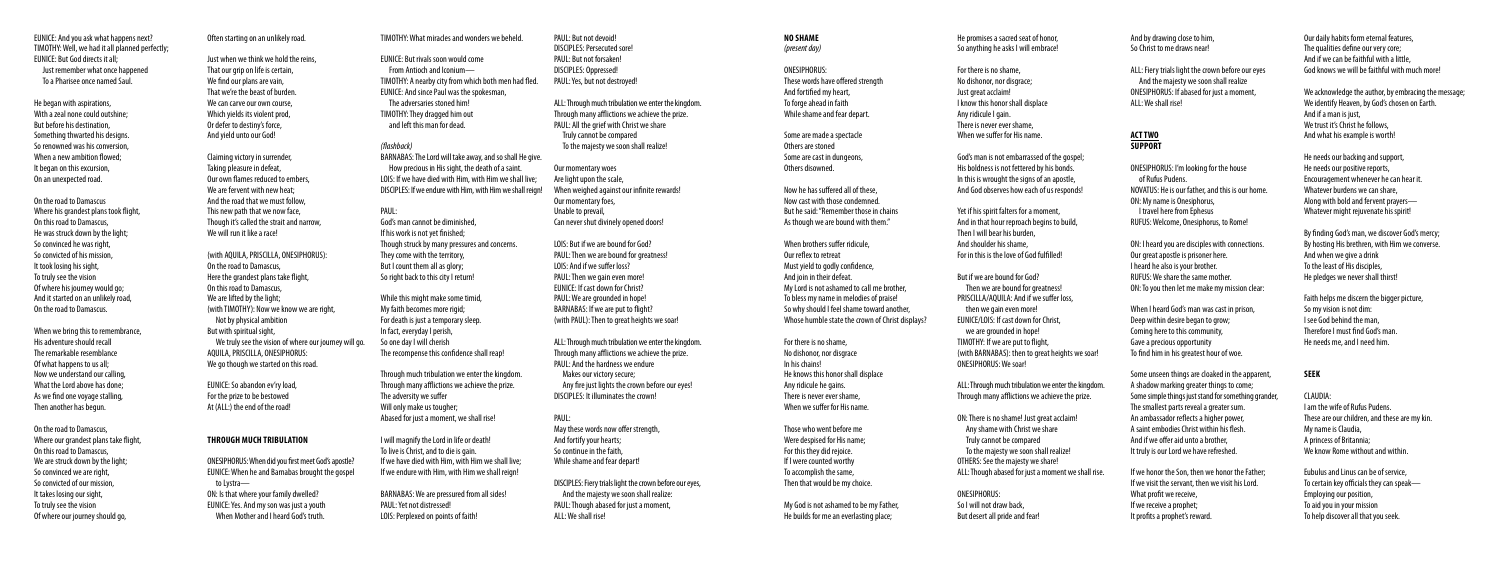If we seek the Lord with all our heart and soul, If we search the hidden treasures of His mind. If we ask, we will receive; If we knock, doors will open; And all that we seek, we will find.

A Christian knows the hunger and then the satisfaction, Of finding hidden treasure from unrelenting action. Of selling all we have to buy one fruitful field, Because what it contains to us has been revealed.

If you seek the Lord with all your heart and soul, If you search the hidden treasures of His mind. If you ask, you will receive; If you knock, then doors will open; And all that you seek, you will find.

With the power of God's Spirit, That searches all things, We delve to new depths, We strike lasting springs! Seek the Lord with all your heart and soul, Search the hidden treasures of His mind. Ask, receive; Knock, doors will open. Seek, find. All that we seek, we will find.

This Christian knows the value of leaving former fortunes, Exchanging bygone glory for everlasting portions. Possessing next to nothing truly will suffice, Because we have discovered the pearl of great price.

#### **The Work**

RUFUS: The evangelist Luke is based here with us, Helping God's servant in multiple ways; As Paul's scribe and physician, He can also aid your mission. ONESIPHORUS: What history your ministry portrays!

#### LUKE:

The first trip to Rome for God's apostle Began as a prisoner, as you know.

It was something he would glory in, I attest, as his historian. This concluded six years ago.

> We must write those in Philippi at once, The achievements here these many months. For these kinds of letters Have conquered these fetters. What a marvelous work God has done!

*(flashback)* MARY: A family is here to see you; Your half-brother Rufus and Claudia his bride. CLAUDIA: God has doubled our joys! RUFUS: We now have two boys! PAUL: What pleasure your presence provides!

CLAUDIA: The name of our newest is Novatus; RUFUS: Our firstborn is named after Timothy. MARY: And may they be praised, Because they were raised Upon the apostles' knees.

Nearly two years inside this confinement, Our apostle endured few constraints. He has published instruction Without any obstruction, Receiving and employing these saints.

 $AI$ Carry on! Carry on! Yes, the work of God carries on!

TRYPHENA: You know Luke, the scribe and physician; TRYPHOSA: The devoted historian: John Mark. He's a relative of Barnabus. TRYPHENA: This minister is Tychicus, Who delivers Paul's epistles afar. TIMOTHY: Our efforts demand faithful women, Like Mary, who greeted you there. The lady Tryphena, The laboring Tryphosa, And Julia, what is it you share?

JULIA: Epaphroditus has arrived from Philippi; He delights us with his safe return. The Philippians have sent a special gift … TIMOTHY: Another one? JULIA: … to help your spirits lift. PAUL: My deepest thanks these brethren have earned.

MARY: What other congregation Shares such communication? JULIA: Their charity truly knows no end. PAUL: This gift of sweet fragrance, Like the ancient cloud of incense, To God may this aroma ascend!

TIMOTHY: Now you shall witness the secretary's deeds: JOHN MARK: Mix the ink! LUKE: Score the paper! JOHN MARK: And sharpen the reeds!

LUKE: Imploring our God, With thanksgiving and zeal: JOHN MARK: For what we will publish, BOTH: This is our appeal: May it sail upon our penmanship, Approaching every shore; On wings of parchment, May these words now soar!

#### PAUL:

The fruits of this sentence are clear: The increase in spite of these chains. The truth is proclaimed without fear, The gospel has not been restrained. Remind them the Word of the Lord Cannot be constricted by bonds; Unaltered, unfettered, unhindered, The Work carries on!

We have both excelled the gospel. Together in the Spirit we have walked. No other man is like him, No elder as like-minded, Extending my compassion to the flock.

Carry on! Carry on! Yes, the work of God carries on! Yes, the work of God always carries on!

My bonds give them boldness of voice, A faith and a love that abounds; In God I will always rejoice: For they are my joy and my crown!

Commend them for how they've obeyed, And labored while I have been gone!

So borderless, boundless and endless, The Work carries on!

Carry on! Carry on! Yes, the work of God carries on! Enduring strong, The work of God carries on!

If the deadliest viper strikes from the flame, This is how I respond: Shake off that serpent into the fire, And carry on!

TIMOTHY: Enduring strong! LUKE: Through the night! PAUL: Beyond the dawn! JOHN MARK: In the light! PAUL: The work of God always carries on! LADIES: Helped by loyal secretaries CLAUDIA, RUFUS: Overpowering adversaries' throngs! LUKE: We are ready to write!

ALL: Carry on!

**DANCE OF THE CHAINS** *(present day)*

#### **Groanings**

ONESIPHORUS: Is my apostle down below? PAUL: Who's voice is that I hear? ON: Onesiphorus, your disciple. PAUL: A visitor appears!

PAUL: Not many would hazard such shame for my sake; This place is not found with much ease. ON: Your condition grieves my heart, But no shame will it impart. PAUL: With your sacrifice God is well-pleased.

Your labor God remembers, Your love is not ignored. ON: Your despair is not despised, I receive you as the Lord.

#### PAUL:

Give no thought unto my lack; Of this truth there is no doubt: We brought nothing to this world, And surely we can carry nothing out.

I bear in my body the marks of the Lord— An emblem of righteous renown: These chains are an ornament, More priceless and glorious Than the jewels in the emperor's crown.

That Timothy now could be here in my place—

ONESIPHORUS: Regaining the courage that wanes! Much comfort has fled, Through the tears he has shed; But you could rekindle his flame!

PAUL: The servants of the Lord

Must not be disillusioned. All the godly in Christ Shall suffer persecution.

I must write unto Timothy at once, One more charge from a father to a son; This may be my last gift. Fetch me Luke, and be swift! With his presence this work can be done.

Tell him my objective— Inform him of my needs: Bring the ink, and the paper, And well-sharpened reeds.

ON: And I'll return oft, Bringing comfort and care. PAUL: And here in your absence, I will offer prayer:

Abba Father, your son now cries, My every need your love supplies. I give you thanks for all your grace, That overflows and grows my faith.

TIMOTHY: I fall on my knees, And lift up my hands, My eyelids enclosing my thoughts; As I intercede, The silence expands, My lips are now at a loss.

PAUL: That you would count me worthy, And extend to me your mercy, Forgiving the transgressions of my past. Though done blindly in unbelief, Of all sinners, yes, I am chief, You still hear each petition that I ask.

PAUL: So now I come … TIMOTHY: For what should I ask? PAUL: … Before your throne, TIMOTHY: For what should I pray? PAUL: About a son I call my own. Your Holy Spirit ... TIMOTHY: My heart is searching … PAUL: … In him restore, TIMOTHY: … For what to say. PAUL: He has your strength, but he needs more.

TIMOTHY: I know I shall be heard; But I don't know the words. Yet your Spirit will prevail, Where words will often fail; Composing our request, The unspoken is expressed. I need that Spirit, The need is sore; I need that Spirit, Please give me more!

PAUL: Like a son works with his father, TIMOTHY: I know why I groan, I know why I cry, I know what I inwardly want; But there are unknowns, Beyond tearful eyes, What is your will to be done?

Take charge of my request, For I don't know what's best. But your Spirit will prevail, Where ours will often fail; Composing our appeal, Though at odds with what we feel. I need that Spirit, The need is sore; I need that Spirit, Please give me more!

PAUL: Could I also now obtain, If I may so implore: With what little sight remains To see my son once more?

Like a father with his son, What a force we would become, Empowered by a love I'd never known; When gallant hearts grow hollow. His faith I now must follow, And imitate the courage he has shown.

(Together) TIMOTHY: Abba Father, your son now cries, My every need your love supplies. Your Holy Spirit in me restore, I have your strength, but I need more. Could he also now obtain,

If I may so implore: That he see his son once more?

## PAUL:

I know why he groans, I know why he cries, I know what he inwardly wants; But there are unknowns, Beyond tearful eyes, What is your will to be done? He needs your Spirit, The need is sore. Please give him more.

#### **Final Charge**

LUKE: It is I, your servant Luke, Here at your request. PAUL: What comfort to welcome your voice: Of all prisoners I am most blessed!

I have gone to the ends of the realm, To the uttermost shores of the West; My Father will shortly excel My moment to enter His rest.

We must work while it is day, Before my life's dismissal, To act without delay, To write one last epistle. (They say my pen has weight and strength, But my speech is less respected; I've literally bored a man to death.) LUKE: Though he was resurrected!

PAUL: Now, to Timothy we write, O, diligent recorder, So may our minds unite, To set God's House in order. LUKE: Now who could deliver your message? PAUL: Are you not the one I should use? LUKE: I have promised to attend Your needs unto the end; Is there another minister to choose?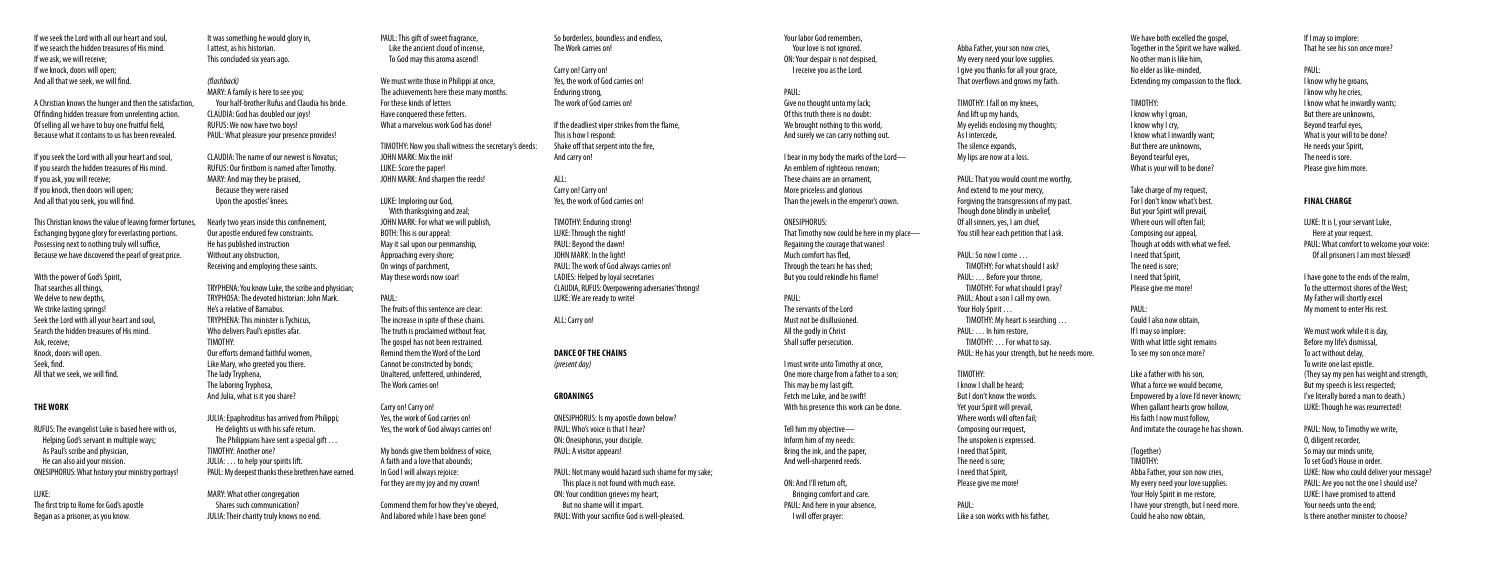PAUL: Some elders deserted the cause. Some faithful are serving abroad. Crescens? LUKE: He's in Galatia. Titus? PAUL: To Dalmatia. While others are fighting our God. These names must be recorded. LUKE: As for carriers, there is one: With Tychicus at hand, He can meet this demand. PAUL: Agreed. So let it be done!

#### ONESIPHORUS:

He prepared this parting gift, Putting all faith, love and hope in; Though caged beneath the dark, His heart was never more open. Fewer words could be more eloquent, No more zeal could he exert, Though a prisoner facing his final charge, He authored this final charge. His most assuring, most inspiring work.

So Luke was ready to write: LUKE: You may begin to recite; I will start with, "Paul, an apostle …" PAUL: An apostle of Jesus Christ, By the will of God, LUKE: By the will of God, PAUL: According to the promise, LUKE: According to the promise, PAUL: The promise of life which is in Christ Jesus. LUKE: Of life which is in Christ Jesus.

LUKE: To Timothy, my son? PAUL: My dearly beloved son. LUKE: Then the typical greeting? PAUL: Grace, mercy and peace from… LUKE: One moment, sir, to record… PAUL: Peace from God the Father LUKE: God the Father, PAUL: And Christ Jesus our Lord. LUKE: Christ Jesus our Lord.

LUKE: Then your statement of thanksgiving?

PAUL: I thank God whom I serve Just as my fathers did, With a conscience clean and pure. As the words flowed from his mouth Like a breeze in a grievous desert, The cooling breath of God Was a most assuring, most inspiring treasure. It had blessings for the house of Onesiphorus, Greetings from a few remaining saints, Salutations sent to Prisca and Aquila, And warnings of the adversary's gains.

Tell him of my ceaseless daily prayers, Longing to see him, mindful of his tears, Commend him for the pure faith he retains, That has dwelled within his family many years.

Remember your grandmother Lois Your devout mother Eunice as well. Recall when I laid my hands on you So within you God's Spirit would dwell.

Stir those embers, Stoke that fire, Fan the flames that inspire. Be filled with the gift of Father above; Not the spirit of fear, But of soberness, power and love.

#### ONESIPHORUS:

So the words flowed from his mouth, Like the pen of a ready writer; In shadows of demise, His eyes were never brighter. Fewer words could be more confident, No more faith could he assert, Like a soldier poised for his final charge, He authored this final charge. His most assuring, most inspiring work.

For this our feet stand ready: The gospel's proclamation. With this our mind is quarded: The helmet of salvation. With righteousness our breastplate, With truth our belt is bound; Equipped with sword and shield— The faith to stand our ground!

#### **Dance ofthe Dispatch**

#### **Breath of God**

EUNICE: When Tychicus arrived, The letter he'd recite, Was profitable for doctrine and reproof, Improvement and correction, With training and instruction, That brethren be made perfect with this truth.

When goals cannot be reached. And walls cannot be breached, A tactic that those Parthians have employed, Is crouching from afar, Well-hidden from the war, As archers, distant targets are destroyed.

PAUL: Now as for ministers Still with this prisoner, There is one last devotee. Since I sent Tychicus To you in Ephesus, Only Luke remains with me.

For Rome soon embark, But first find John Mark; He is useful for missions to come. Your haste I compel; The books bring as well, Especially the parchments, my son.

#### **Stand**

- EUNICE: It says when he first was tried, No man stood at his side To share the guilt of which he was accused. His faith would not be shaken, And though he was forsaken, He prayed to God that they might be excused.
- PAUL: For the Lord stood right there, So I could declare His truth to the crowd God gave. Christ stood in the breach And strengthened my speech, And from lions' mouths I was saved.

For I know the Lord shall deliver me From every evil endeavor,

And save me for his heavenly kingdom; To Him be glory forever!

#### EUNICE:

At times we feel deserted On some lone, desert island, Feeling crowded by seclusion, And deafened by the silence; When loyalty turns to loneliness, And faith could turn to fear, Companionship approaches; Assurance soon draws near.

TIMOTHY MARK, AOUILA, LUKE: Living on! Living on! Yes, the Word of God shall live on! Yes, the Word of God always lives on!

Our Righteous Judge in heaven Stands ready to defend us; We say: If God be for us, Then who can be against us? If only foes surround us, And start to cast their stones, We can see our elder Brother Standing from our Father's throne!

When we stand for God, we never stand alone. At our right hand, He makes His presence known. And if all others leave, we're never on our own: When we stand for God, we never stand alone.

Remember what He promised When solitude might shake you: "I will never, never leave you, no! Nor never ever forsake you." Though outnumbered by the masses And in spite of feeling small: Stand up, stand out, stand tall!

## **Deadly Aim**

#### GREEK CHORUS:

Some qualities can be feigned, Momentarily be sustained, In fantasies of poetry and song. But men revert to their real nature, Or in theatrical nomenclature: No one can wear a mask for very long!

#### HELEN:

Reports of revolt in Africa, News of mutiny in Gaul, Protests and plots in the senate, Foreshadowed our emperor's fall.

ACTE: Our Caesar has met his demise.

NERO: *Qualis artifex pereo!* NERO/ACTE: "What an artist dies in me!"

#### MAGUS:

A hunter with his game, Will make his deadly aim, Though all the while proceeding with great stealth. His vision must be sharp, Unclouded by the dark, Though all the while invisible himself.

My darts with tips aflame, I make my deadly aim, What shield can extinguish my barrage? The genius that I am, This forward-thinking plan, Will execute unrivaled sabotage.

I'll ride the long-term course, Astride my pure white horse,

And some of the last words he'd speak:

Outlived by all the acts that shall transpire. For as they often say, Rome wasn't built in a day, And so into the future I shall fire!

## **The Word**

AQUILA: John Mark has arrived to see you. TIMOTHY: I thank you for answering my call. JOHN MARK: It sounded quite pressing. TIMOTHY: Yes, I must express things Contained in this letter from Paul.

TIMOTHY: He charged me to bring you to see him To come before winter's rebuke; JOHN MARK: With parchments in hand? TIMOTHY: That was his command: To bring them to him and to Luke.

AQUILA: Another guest has joined us. JOHN MARK: Luke? AQUILA: Why are you not still in Rome Attending God's servant? LUKE: My message is urgent. TIMOTHY: If you're here, then his fate is known.

LUKE: At last to Caesar's blade, His neck he would give. TIMOTHY: How true: The king bears not the sword in vain. PAUL: If we have died with Christ, with Him we shall live; ALL: If we endure with Him, with Him we shall reign!

TIMOTHY: Are these all the parchments in question? LUKE: His writings compiled in one place? JOHN MARK: This set represents Many letters he sent, A task I have gladly embraced. My codex contains twelve epistles. TIMOTHY: And I possess two sent to me. AQUILA: So fourteen in size! LUKE: This number implies His legacy is doubly complete.

TIMOTHY: The fruits of these matters are clear: A saint may be sentenced and slain; Though the faithless could cower in fear, God's objective will still be attained!

I see how the Word of the Lord Cannot be constricted by bonds; Unaltered, unfettered, unhindered, God's Word shall live on!

TIMOTHY: The Scriptures I've known since a child, Expand with the words he has penned; MARK, LUKE: These epistles that we have compiled, From the mouth of our God they descend!

AQUILA: His words are the Word of the Lord; TIMOTHY: This was God's design all along. AQUILA: Outspoken, LUKE: Unshaken, MARK: Unbroken, QUARTET: God's Word shall live on!

Living on! Living on! Yes, the Word of God shall live on! AQUILA: Enduring strong, TIMOTHY: The Word of God always lives on!

QUARTET: God has appointed men once to die; AQUILA: Of this we are assured. LUKE: Fading like flowers, MARK: Withering like grass, QUARTET: But God's Word endures!

Living on! Living on! Yes, the Word of God shall live on! MARK: Enduring strong, AQUILA: Though men are gone, LUKE: The Word of God always shall live on!

QUARTET: Enduring strong, though we are gone, The Word of God forever shall live on!

### **Departure**

MARK: Are we ready to go with all these components, To our apostle in the East? TIM: I'll be right there; just give me one moment.

### PAUL:

I see my ship now docked at the harbor, Its final trip is set for departure: My Captain now calls me aboard. Uncoil the rope, and draw up the anchor; Embark with hope, raise victory's banner: I journey to claim my reward!

I have fought the good fight, I have guarded the faith, I have joyfully finished my race; At the end of this plight, Is a crown that awaits, And an honor we all may embrace!

I see my cup poured out on the altar; Its final drop is soon to be offered; I've given until there was none. May God now drink of my last libation; I'm at the brink of tasting salvation. I know that my work here is done.

I am ready, I know; yes, I know in my heart, I am ready to go, The time is at hand, the time to depart.

This crown that I will hold Made of silver and of gold, Is not just something one man can attain; Truly as that day is nearing, All who long for His appearing Shall from our Righteous Judge receive the same!

The Lord Jesus Christ be with your spirit. Grace be with you.

Amen.